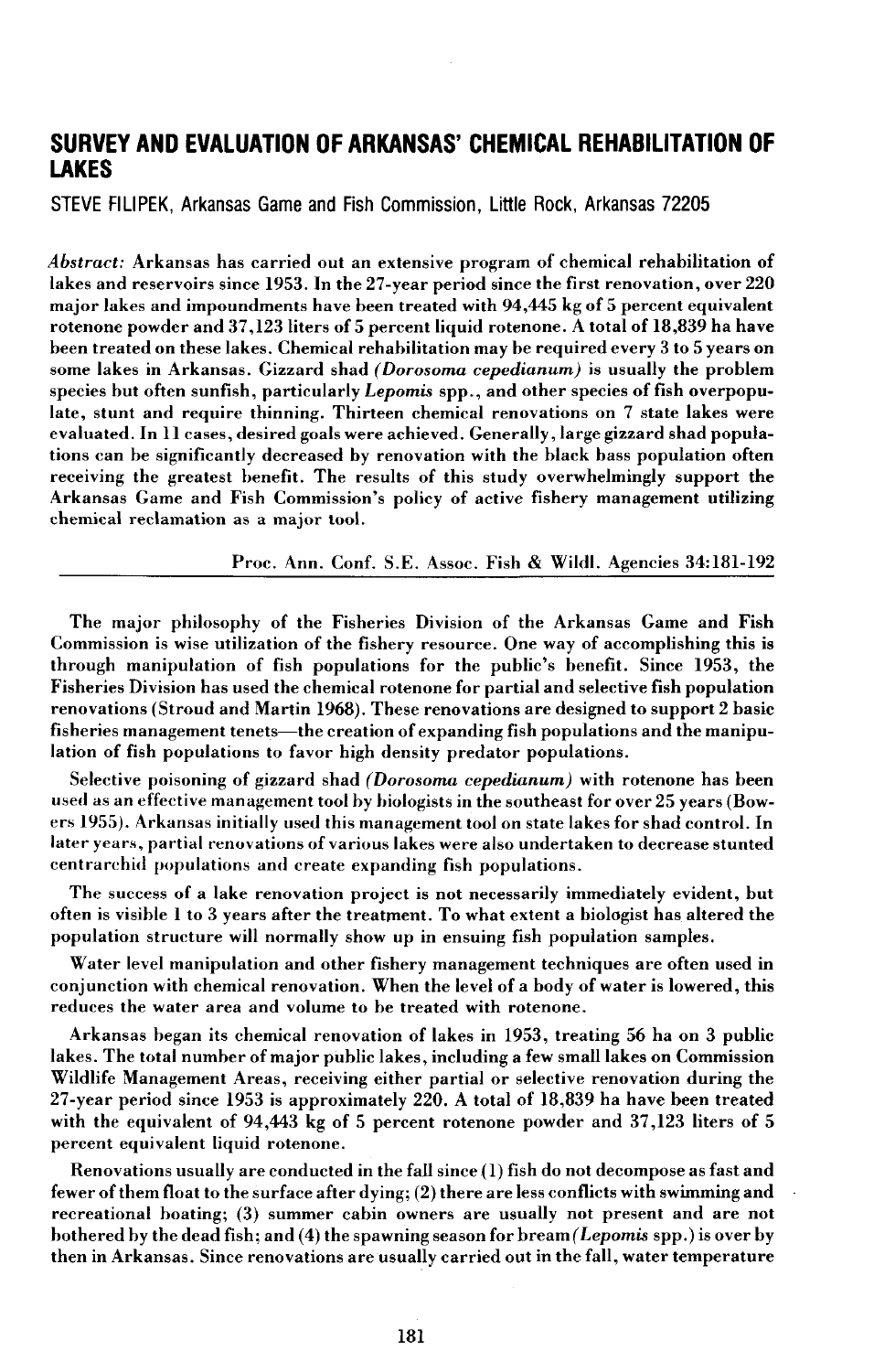becomes an important factor in the success of the project. Water temperatures between 12° and 22° C are preferred since toxicity of rotenone remains high at temperatures from 7° to 22° C (Marking and Bills 1976).

A variety oftypes, sizes and techniques are used to carry out fish renovations. The most frequently used techniques are sectional kills where all fish are eradicated from a designated area of the lake and selective kills, where a highly susceptible target species is eliminated by low concentrations of chemical. Occasionally, a combination of both techniques is used. Powdered rotenone is the chemical used in these renovations and in recent years, 1977-1979, most rotenone formulations purchased by the State Game and Fish Commission consisted of approximately 7 percent active ingredient and cost \$1.65/kg  $(75¢/lb.).$ 

I thank W. E. Keith and Scott Henderson, Arkansas Fisheries Division Staff, for reviewing the manuscript. Special thanks to the district fisheries biologists ofthe Arkansas Game and Fish Commission without whose field work and concise reporting this paper could not have been attempted.

## METHODS

The majority of the lakes included in this study are state-owned lakes. They have a long history of fish management and the population data before and after such projects is well documented. The seven lakes evaluated in this paper were selected on the basis of geographical location, size and the number of fish renovations carried out on them.

Annual cove rotenone samples were conducted prior to and following the fish renovations evaluated in this study. Population samples were generally carried out as described by the Reservoir Committee, Southern Division, American Fisheries Society (Surber 1960), except that block-off nets were not used in some lakes. The data collected from these samples were analyzed to determine if the fish renovations conducted on the lakes improved the fish populations. Since Arkansas' fisheries program is geared for the creation of expanding fish populations of the type described hy Wood (1951), Arkansas fishery biologists attempt to establish fish populations that compliment each other; enough young-of-the-year bream, shad and other forage to maintain acceptable growth of a large, predator fish population (most often, largemouth bass). Conversely, this requires enough predators to keep the shad and bream from becoming overpopulated and stunted. To achieve this balance among species, an adequately structured population must exist within each species. A large, harvestable portion of each predator fish is obviously desirable. This catchable, adult portion of the population needs an adequate intermediate size class to insure sufficient recruitment. The young-of-the-year size class is the production base for a fish population, and in expanding fish populations, it makes up the largest portion of the fish population by numbers.

**In** evaluating fish population structure and dynamics in state lakes, Arkansas biologists analyze various parameters of a population, primarily (1) structure and distribution of the three size classes-adult, intermediate and young-of-the-year (in balanced, expanding populations, adults make up approximately 20 percent of population by numbers, intermediates 30 percent and young-of-the-year often at least 50 percent; (2) predator-nonpredator ratio; (3) condition factors; and (4) amount of usable forage. All of these factors are considered in a somewhat subjective determination by the biologist managing the lake with the key being a large young-of-the-year portion of the fish population, indicative of an expanding fish population with heavy predator influence. Swingle (1950) stated that halanced populations are those "populations which yield crops of harvestable fish that are satisfactory in amount when the basic fertility of the bodies of water are considered." Using the evaluation criteria listed above together with several of Swingle's values (E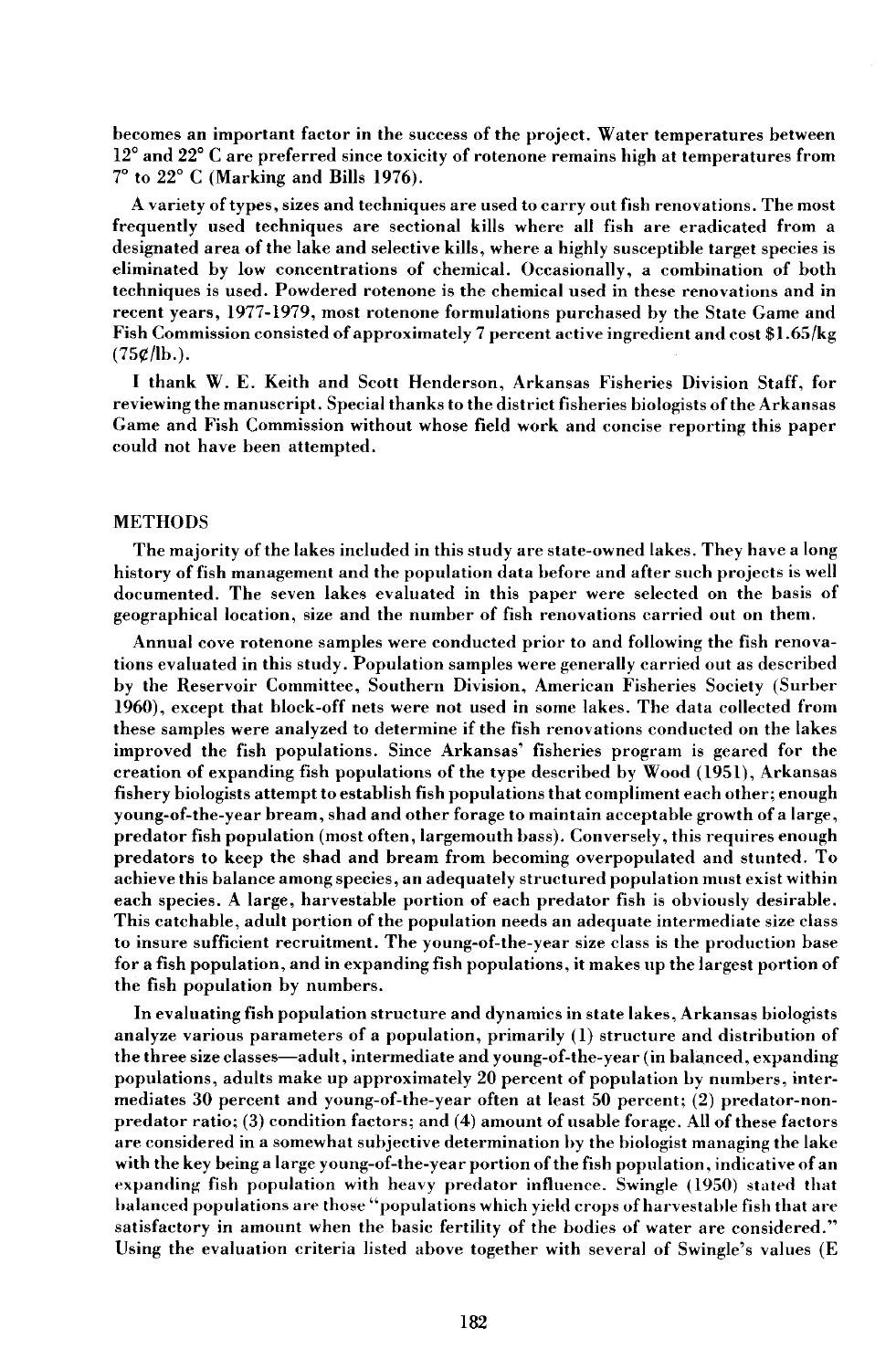value, modified forms of A, I and S values), the fish renovations conducted on seven Arkansas lakes are analyzed and evaluated in this paper.

## RESULTS AND DISCUSSION

### Lake Atkins

Fish population samples from Lake Atkins (304 hal for the years 1968-1970 showed an average gizzard shad population of 235 kg/ha, high for a lake in the hilly, NW region of Arkansas (Fig. 1). Renovation was deemed necessary and the lake was drawn down to the fish management pool. Seventy-nine kilograms of rotenone were used in January, 1971, to kill over 1,814 kg of gizzard shad. Population samples conducted after the kill showed a gizzard shad hiomass of 84 kg/ha in 1971, down from 150 kg/ha in 1970. The 1971 renovation project demonstrated a successful reduetion ofthe shad population for several years after treatment.

A second fish renovation was carried out 3 years later (1974) to further thin the adult gizzard shad, which made up over 50 percent ofthe shad population hy numbers. The lake was drawn down from its normal 304 ha to 182 ha and a 20 ha area was treated with 268 kg of 6 percent rotenone and 45 kg of 5 percent rotenone. Approximately 30 percent of the total estimated shad population (7,936 kg) was removed from the fish population.

The following spring the shad hiomass was the lowest in seven years,  $45 \text{ kg/ha}$  (Fig. 1). The hream population had shown a low and fluctuating young-of-the-year class structure hefore the renovation with young-of-the-year making up 27 percent of the 600 bream/ha. However, after the kill the hream population developed into a more stahle population with an abundance of young-of-the-year equalling  $67$  percent of the 1,006 bream/ha. With this dense forage population to support them, largemouth bass *(Micropterus salmoides)* young-of-the-year increased from 15/ha the year before the renovation to 146/ha the year after the treatment. Crappie young-of-the-year *(Promoxis* spp.) averaging lO/ha in the 3 years prior to the renovation 1972-1974, increased to an average of 918/ha in the 3 years following the  $1974$  renovation project (Fig. 1).



Fig. 1. Effect of 2 management fish kills on the gizzard shad biomass and numbers of  $\mathbf{YOY}$ crappie in Lake Atkins. 'K' on X-axis indicates date of kill.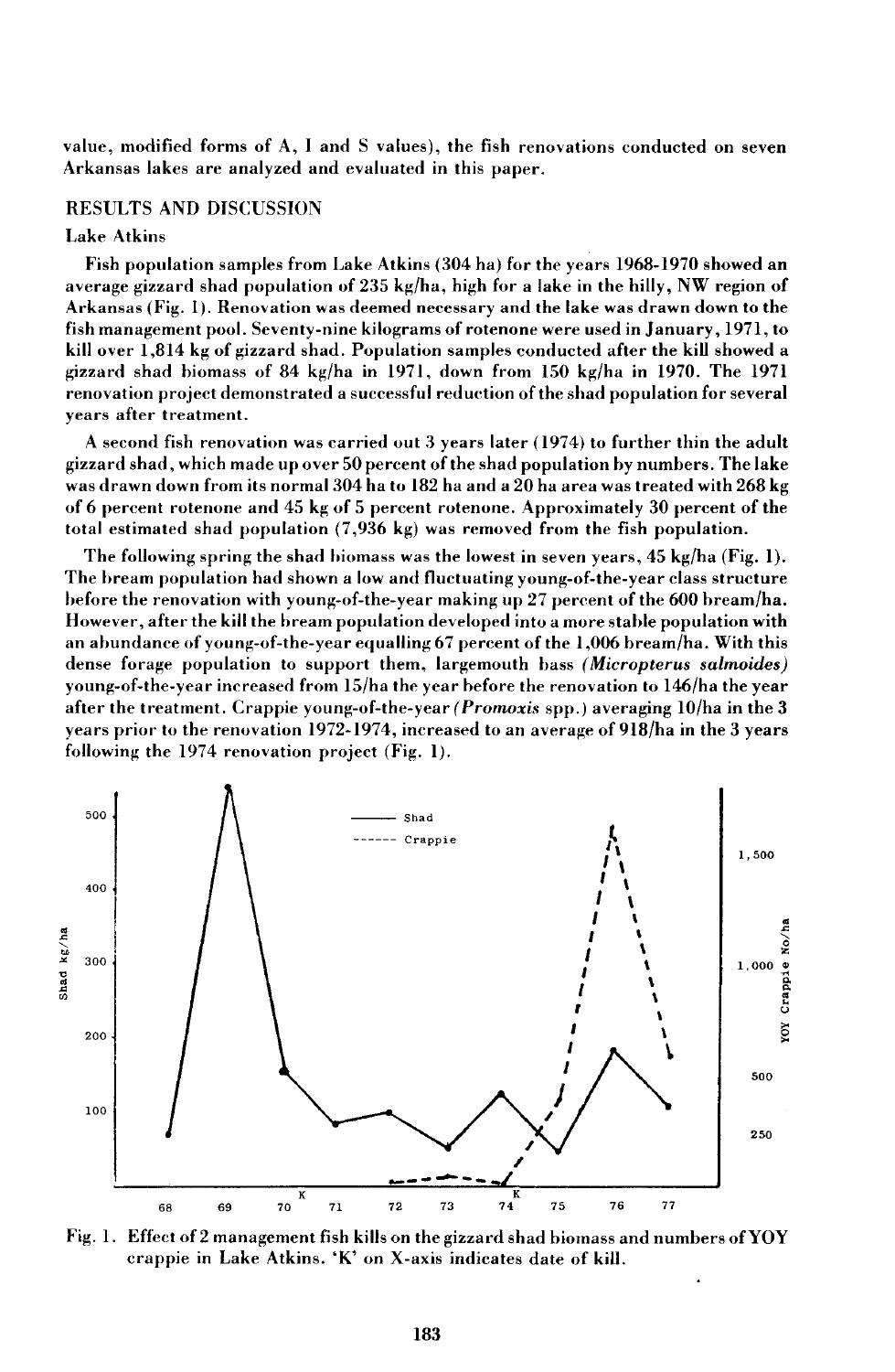# Lake Catherine

The Arkansas Power and Light Company impounded the waters of the Ouachita River in western Arkansas for hydroelectric power production in 1924, creating this 917 ha lake. Rough fish removal, mostly shad and drum *(Aplodinotus grunniens),* has been documented as being successful on Lake Catherine under Dingell-Johnson Project F-5-R (Mathis and Hulsey 1959).

Population samples in 1966-1967 indicated a high density of adult shad, averaging 134 kg/ha. In one of the last major fish renovations in Arkansas using emulsified rotenone as the toxicant, nearly 500 ha of the lake were treated with 5,204 1 of Nox-fish in January, 1968. The district fishery biologist reported a heavy shad kill over the entire 17.7 km length of the lake.

The 1968-1970 fish population samples demonstrated a significant drop in gizzard shad biomass, down to 20 kg/ha (Fig. 2). Largemouth bass and spotted bass *(Micropterus punctulatus)* capitalized on an increased young-of-the-year forage crop of bream by expanding from a little over 100/ha before the renovation to 1,000/ha after the project. Lake Charles

Lake Charles, in northeastern Arkansas, is a 283 ha lake built in 1962 by the Arkansas Game and Fish Commission and the Soil Conservation Service. Cove rotenone samples in



Fig. 2. Effect of a management fish kill on the gizzard shad biomass and numbers of black bass in Lake Catherine. 'K' on X-axis indicates date of kill.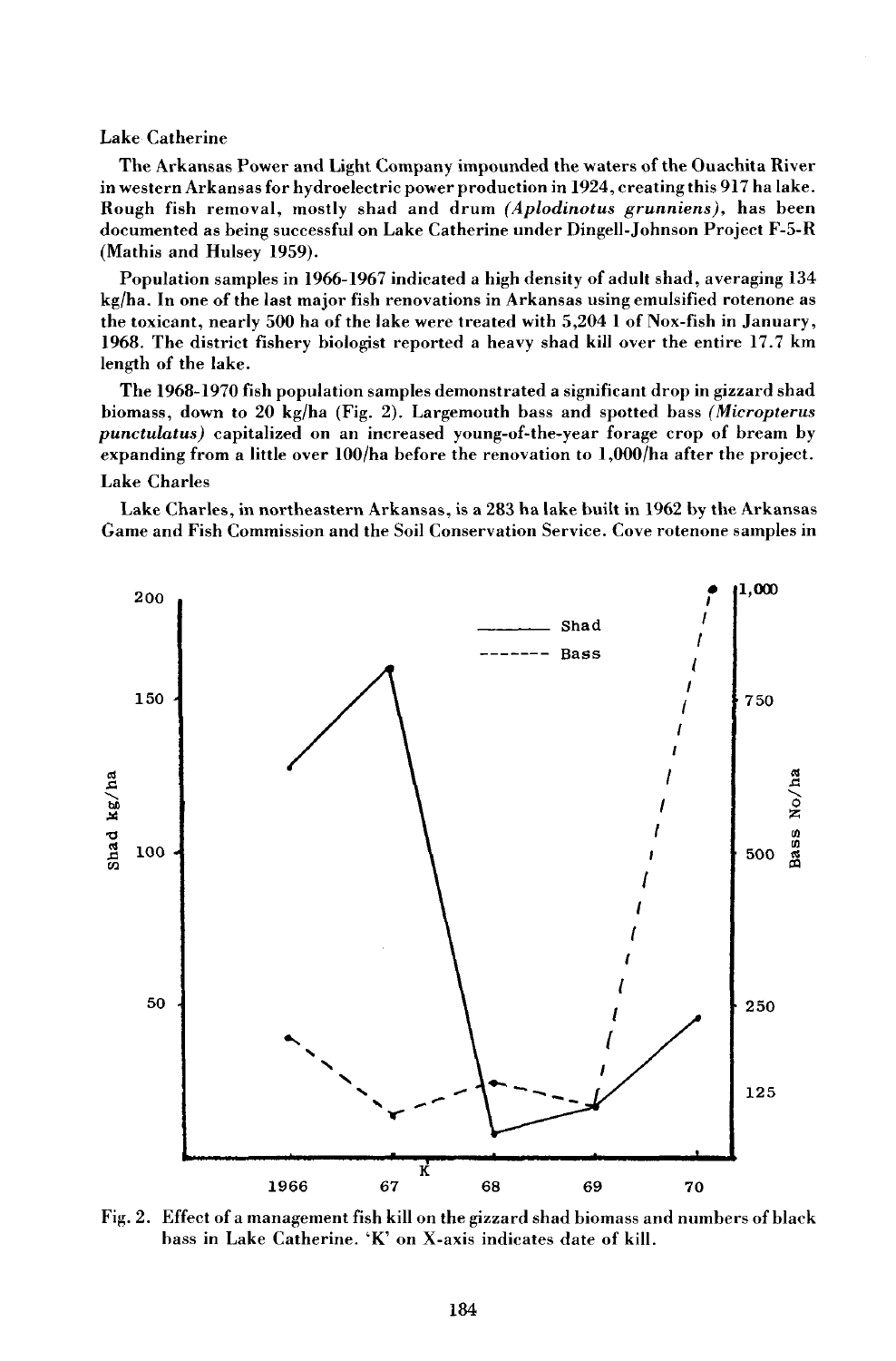1967-1969 indicated a high shad standing crop  $(345 \text{ kg/ha})$ . To correct this problem, 680 kg of 7 percent rotenone were applied to the lake in 1969. The 1970 fish population sample demonstrated the success of the shad thinning operation. The biomass of gizzard shad decreased to 64 kg/ha (Fig. 3). A good bream and shad young-of-the-year class was subsequently spawned which enabled the largemouth bass to expand from an average of 186/ha in 1967-1969 to 363/ha in 1970. Two years after the 1969 fish renovation, the gizzard shad population again began to overpopulate (Fig. 3) and the crappie population was composed of stunted 100-130 mm fish. Small, intermediate crappie (2,255/ha) made up 79 percent of the crappie population in 1974. In October, 1974,726 kg of 5.6 percent rotenone were applied to Lake Charles to restore balance. The district fishery biologist estimated a 60 percent shad reduction in the lake. From angler interviews and shoreline counts, an estimated 1,094,257 fish weighing 54,636 kg were eradicated. Gizzard shad made up 99 percent of this by weight and numbers. The total population of the lake was reduced by 26 percent.

Annual samples conducted in the years following the renovation, 1975-1977, demonstrated a sharp decline in gizzard shad biomass (Fig. 3). Young-of-the-year shad increased from I percent of the shad population by numbers in 1974 to 28 percent of the shad population in 1975. Stunted crappie were drastically reduced as shown in the 3 population samples following the renovation. Small, intermediate crappie made up 17 percent of the crappie population by number averaging 2U/ha. Numbers of largemouth bass increased from an average of 533/ha in the 3 years before the renovation to 877/ha the three years after the 1974 operation.

### Lake Conway

Lake Conway, the largest of the Commission-owned lakes at 2,713 ha, is located in central Arkansas. Because the lake is near a large metro area, it receives heavy fishing pressure. An extremely high biomass of shad, 717 kg/ha, was found in this fertile lake in



Fig. 3. Effects of 2 management fish kills on the gizzard shad biomass in Lake Charles. 'K' on X-axis indicates date of kill.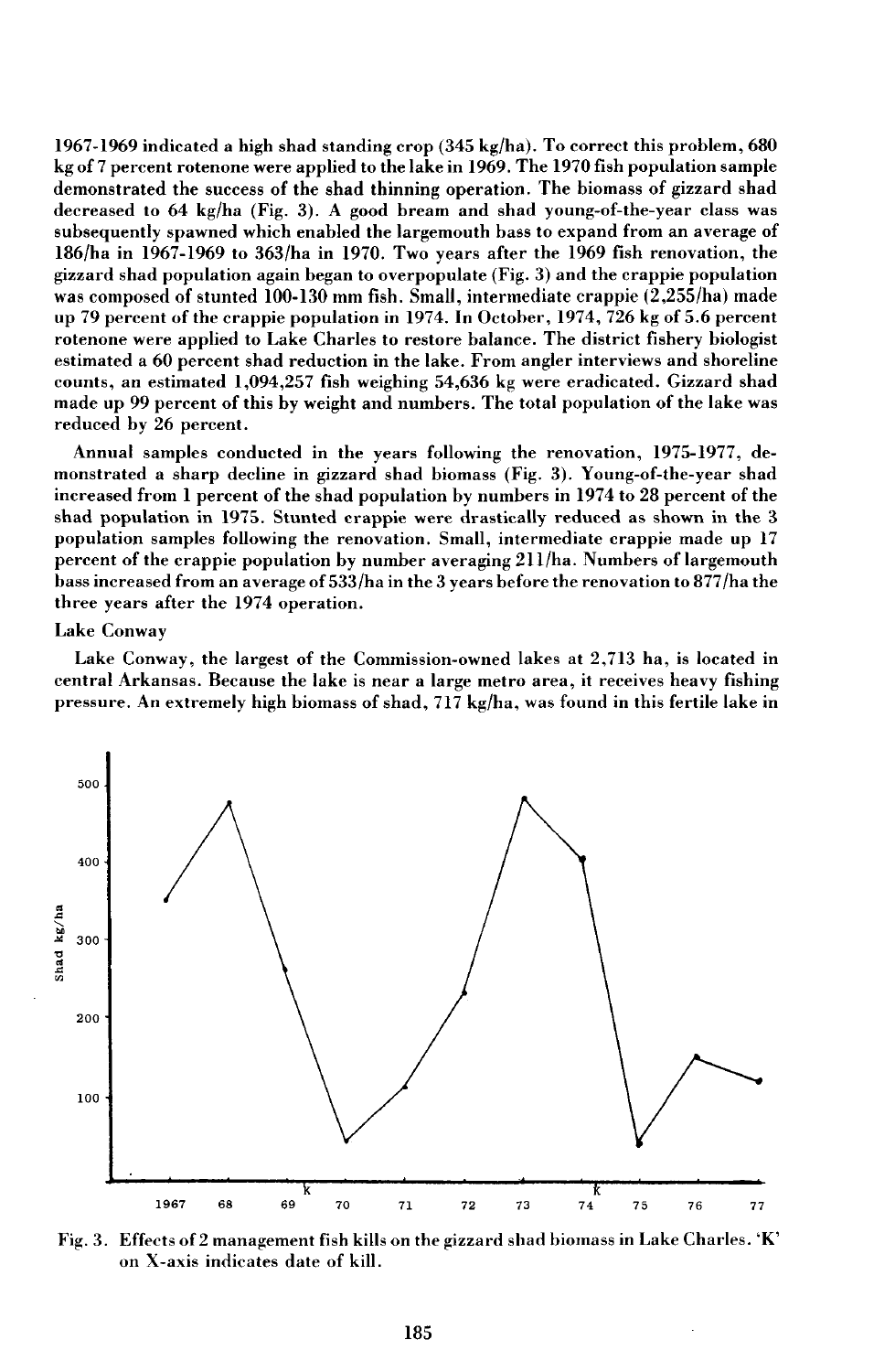1972-1973 (Fig. 4). A population reduction and shad thinning operation was conducted in October, 1973. This sectional kill was done on 121 ha with 1,859 kg of 5 percent rotenone. **In** excess of 200,000 gizzard shad weighing 18,141 kg were killed. The shad population estimate plummetted in the 1974 fish sample to 128 kg/ha (Fig. 4). Young-of-the-year shad made up more than half of the shad population in the 1975 sample, indicating an excellent spawn. Total numbers of bream declined from 3,003/ha in 1973 before the kill to 1,045/ha in 1975, 1 year after treatment. At the same time, the percent of harvestable adult bream in the total bream population increased from 19 percent to 33 percent in 1975.

Unsatisfactory largemouth bass reproduction, coupled with poor condition of the young-of-the-year bass and a heavy adult gizzard shad population, indicated a downward trend in the population balance in Lake Conway 2 years after the 1973 renovation. Therefore, in September, 1975, 1,134 kg of 6.8 percent rotenone were applied to the lake. The lake was drawn down and by manipulation of the gates in the dam, the rotenone was spread through a large area of the lake. A 50 percent shad kill resulted killing 3,000,000 shad weighing approximtely 113,379 kg.

By 1977, the shad biomass had not decreased in Lake Conway. The young-of-the-year bream population expanded from 50/ha in 1975 to 4,526/ha in 1976-1977. Numbers of largemouth bass increased 288 percent from 1975 to 1976-1977 (Fig. 4). Crappie increased from 175/ha in 1975 to 843/ha in 1976-1977, over 90 percent of which were young-of-theyear. Harvestable adult bream increased 365 percent from 1975 to 1976-1977 (1,270 kg).



Fig. 4. Effects of 2 management fish kills on gizzard shad biomass and numbers of largemouth bass in Lake Conway.  $K'$  on X-axis indicates date of kill.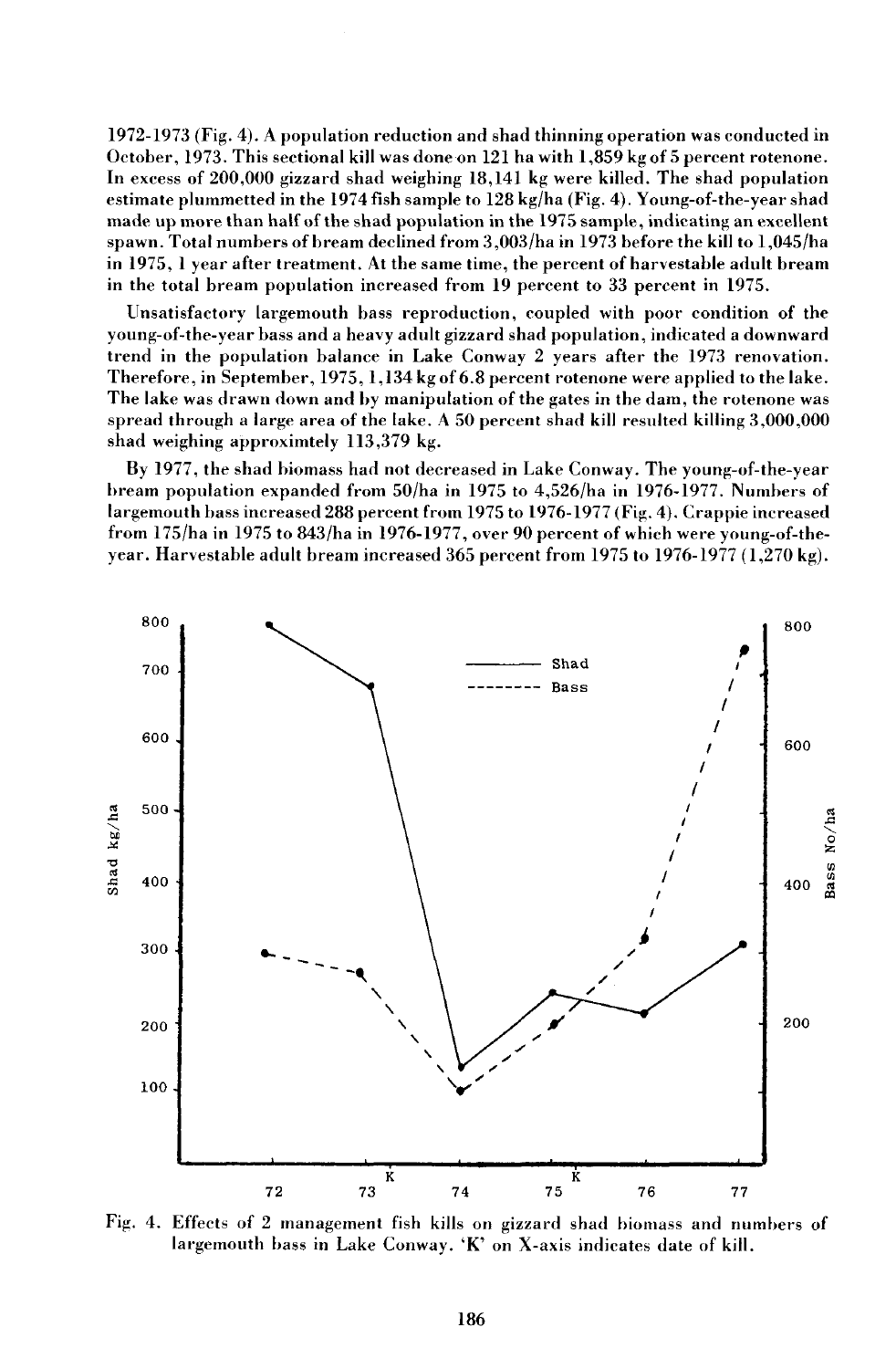#### Lake Greenlee

Population samples on this 122 ha eastern Arkansas lake in 1973-1974 indicated an unbalanced fisbery overpopulated with intermediate gizzard shad, stunted crappie and bluegill. Also, little bass reproduction was evident. A sectional kill was carried out on the lake in October, 1974. Twenty hectares were treated with 249 kg of6.5 percent rotenone.

Shoreline counts done on the lake demonstrated a shad population of which 98 percent were 197 mm or longer in total length. Thirty percent (3,946 kg) of the total predicted shad population in Lake Greenlee was removed. Shad accounted for 80 percent of the fish eradicated, signifying the loss of few game fish.

The percent of gizzard shad in the total population decreased after the renovation while population samples indicated that the biomass ofshad increased. Evidently, not enough of the lake was treated with toxicant. Young-of-the-year shad numbers did increase slightly, as did largemouth bass numbers. The most significant benefit of the renovation was the thinning of the intermediate bream and crappie. Prior to the kill, intermediate bream accounted for 58 percent of the bream population by number (Fig. 5). After the renovation, intermediate bream made up only 6 percent of the total bream population. Numbers of young-of-the-year bream, wbich averaged 28 percent of the bream population from 1973-1974, expanded to 88 percent of the bream population in 1975.

Since shad biomass was still relatively high after the 1974 renovation, consecutive renovations were done in 1975 and 1976 to thin the shad population. As a result, the fish population sample in 1977 showed a healthy bream population structure. The young-ofthe-year size class continued to form a large, stable base for recruitment making up 81 percent of the bream population (Fig. 5). Large numbers of bream in the 280-350 mm class were collected. Crappie increased from 158/ha, all less than 180 mm, in 1974 to 521/ha in the spring of 1976. Forty-one percent of the crappie were harvestable adults. Largemouth bass increased slightly in numbers and each size group was well represented. Initially, the shad biomass did not decline as drastically as was hoped. In 1977, however, the shad biomass dropped from 312 kg/ha in 1976 to 178 kg/ha, and the percent shad in the total population by weigbt decreased from 77 percent in 1976 to 43 percent.

## Harris Brake Lake

Cove rotenone samples in 1970-1971 indicated a gizzard shad biomass of over 400 kg/ha in 435 ha Harris Brake Lake. A chemical renovation was recommended and 486 kg of 7.2 percent rotenone were applied to the lake killing 13,000 gizzard shad weighing 2,268 kg. Other fish killed in significant numbers ranked according to degree of occurrence were: crappie, bream, and spotted suckers *(Minytrema melanops).*

Population samples conducted after the renovation indicated a shad biomass averaging III kg/ha in 1973-1974. Unfortunately, the percentage of the shad population made up of the young-of-the-year size class also declined. Numbers of crappie were reduced and fewer stunted crappie were collected. The bream population declined initially before expanding and becoming well balanced in adult, intermediate, and young-of-the-year size classes. Largemouth bass increased from  $480/ha$  in 1970-1972 to 1.363/ha in 1973 and young-ofthe-year bass, comprising only 33 percent of the bass population by numbers in 1970- 1972, increased to a more stable 81 percent of the bass population in 1973.

Results of the 1974-1975 fish population samples, supported by creel data collected during the same time period, indicated a need for another renovation 3 years after the 1972 project. An overabundance of large gizzard shad, combined with a heavy intermediate bream population, necessitated a 61 ha sectional kill on Harris Brake. In October, 1975, 975 kg of 7 percent rotenone were broadcast on the lake. An estimated 4,535 kg of gizzard shad were killed on a 283 ha area. Small numbers of bream and crappie were picked up by the public attending the operation.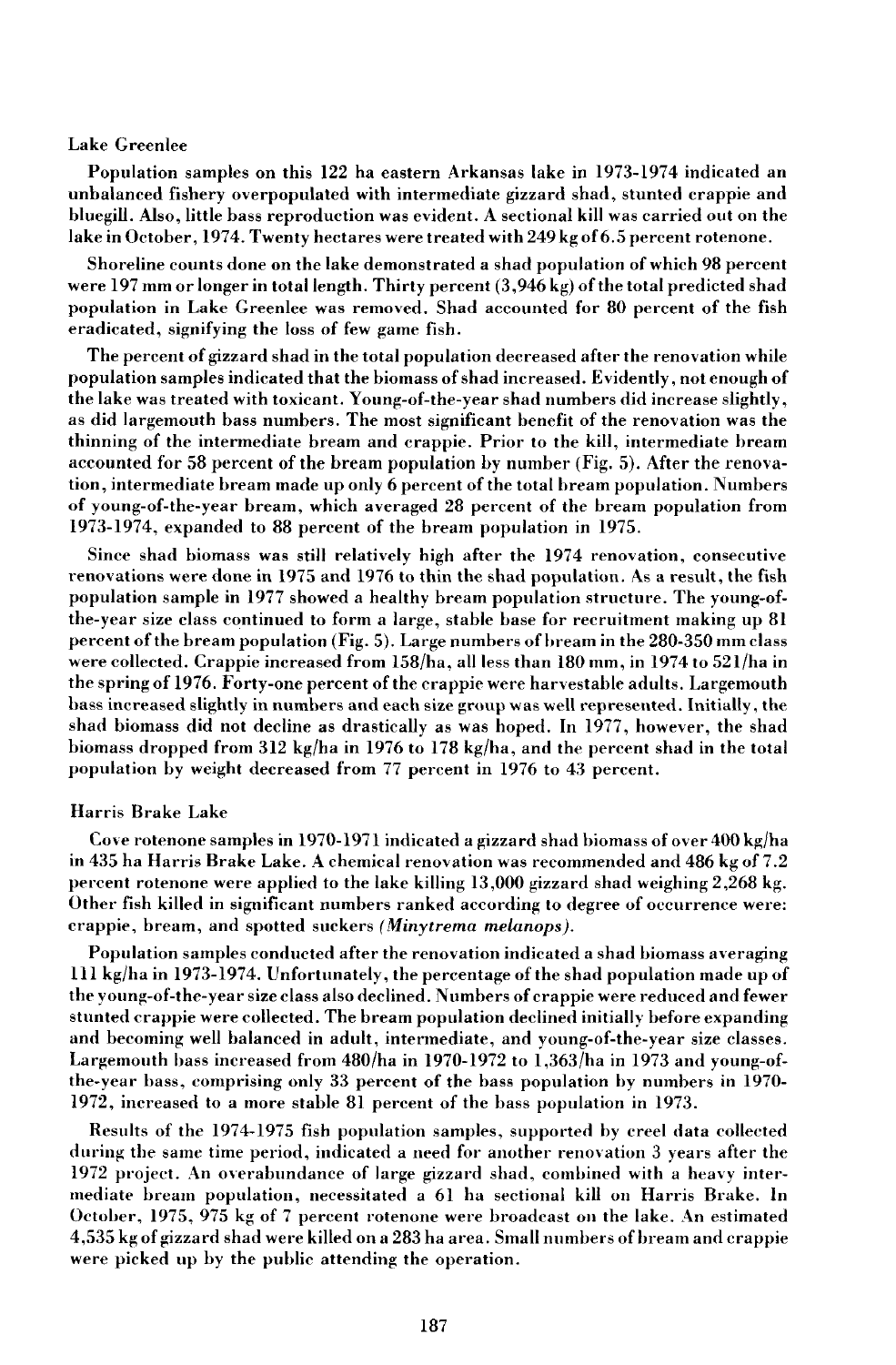

Fig. 5. Effects of 3 management fish kills on the bream population structure in Lake Greenlee. 'K' on X-axis indicates date of kill. A = Adult, I = Intermediate, Y = Young-of-Year.

The shad population in the lake declined sharply after the 1975 renovation, dropping from 120 kg/ha in 1975 to 17 kg/ha in 1976-1977 population samples (Fig. 6). Bream decreased from 9,300/ha in 1975 to 3,260/ha in 1976. Following the usual cycle after a management thinning operation, a successful spawn by bream in 1977 hrought numbers up to 7,328/ha, 84 percent of which were forage size young-of-the-year.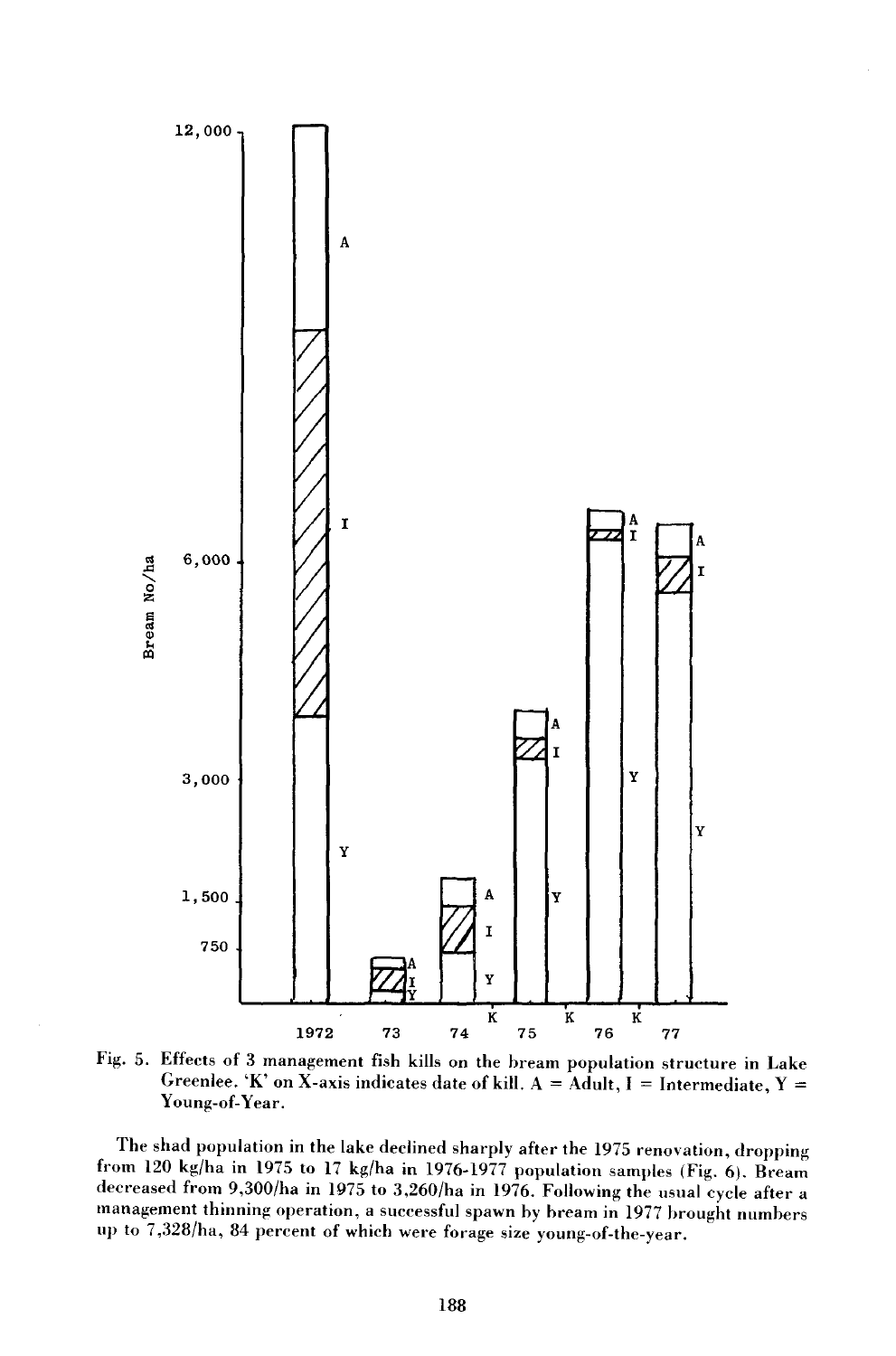

Fig.6. Effect of a management fish kill on gizzard shad biomass in Harris Brake Lake. 'K' on X-axis indicates date of kill.

# Mallard Lake

The same fertile waters that produced the state record largemouth bass also gave rise to a heavy gizzard shad population comprised mostly oflarge adults and to a stunted bream population in 1970-1972. Therefore, in September, 1972, 101 kg of 5 percent rotenone were applied to effect a selective kill. The shad population after the kill was still high, however, the structure had changed considerably. In 1971, young-of-the-year shad made up only 3 percent of the total shad population. This increased to 85 percent the spring after the rehabilitation project (Fig. 7). The renovation evidently assisted an upward trend in the spawning and survival ofyoung-of-the-year shad. This shad spawn, combined with an extremely young-of-the-year bream crop of over 5,372/ha in 1973, was an excellent forage base for the largemouth bass and crappie to utilize. Numbers of bass and crappie increased from 193/ha and 351/ha respectively in 1972 to 1,205/ha and 990/ha in 1973.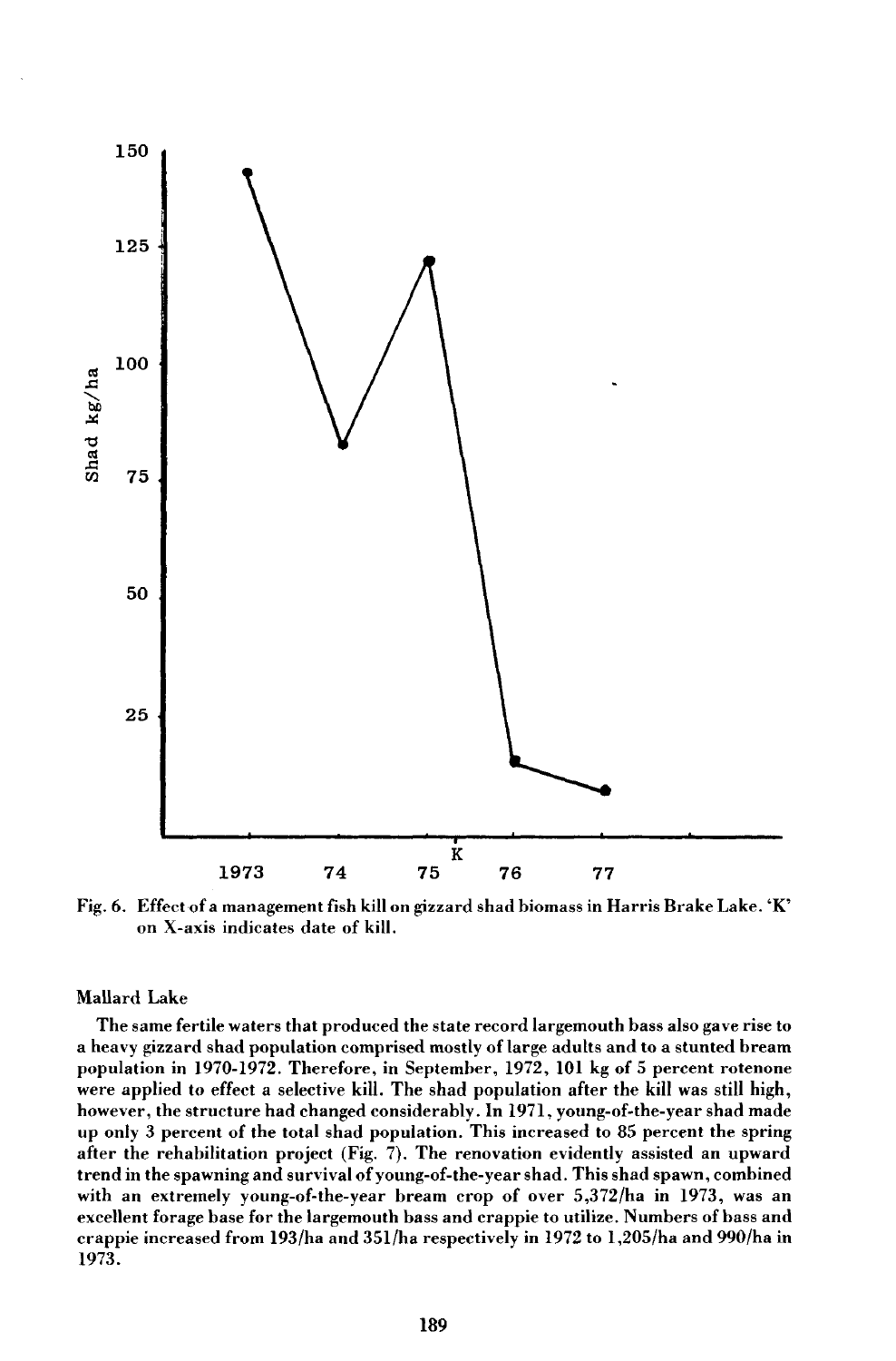

Fig. 7. Effects of 2 management fish kills on numbers of YOY shad in the shad population in Mallard Lake. 'K' on X-axis indicates date of kill.

Population samples over the next 3 years indicated that the shad population was made up almost entirely of adults and intermediate fish. **In** August, 1975, a 41 ha sectional kill was carried out on Mallard Lake using 408 kg of 7.5 percent rotenone. Over 271,000 shad, 76 percent of the total fish killed by weight, weighing 18,651 kg, were removed from the population. The bream population, the majority of which were intermediates, was thinned by 20,000 fish weighing 1,361.

The year following the renovation, the gizzard shad biomass was very high, 337 kg/ha. However, 99 percent of this was young-of-the-year shad indicating an excellent spawn (Fig. 7). With this plentiful forage population, the crappie population increased from 499/ha in 1975 to 973/ha in 1976. The majority of this increase was young-of-the-year crappie. By 1978, young-of-the-year decreased to a more reasonable 49 percent of the crappie population. The largemouth bass population was affected little by the 1975 renovation project. The bream population was thinned from an average of 9,242/ha in 1976 to 2,312/ha in 1973-1975.

## SUMMARY AND CONCLUSIONS

Chemical rehabilitation of lakes in Arkansas has been successful in bringing unbalanced fish populations back into balance. Of the 13 fish renovations evaluated in this paper, 11 were entirely successful in achieving planned goals. The 2 renovation projects in which the primary target species of fish was not reduced as planned, did benefit other fish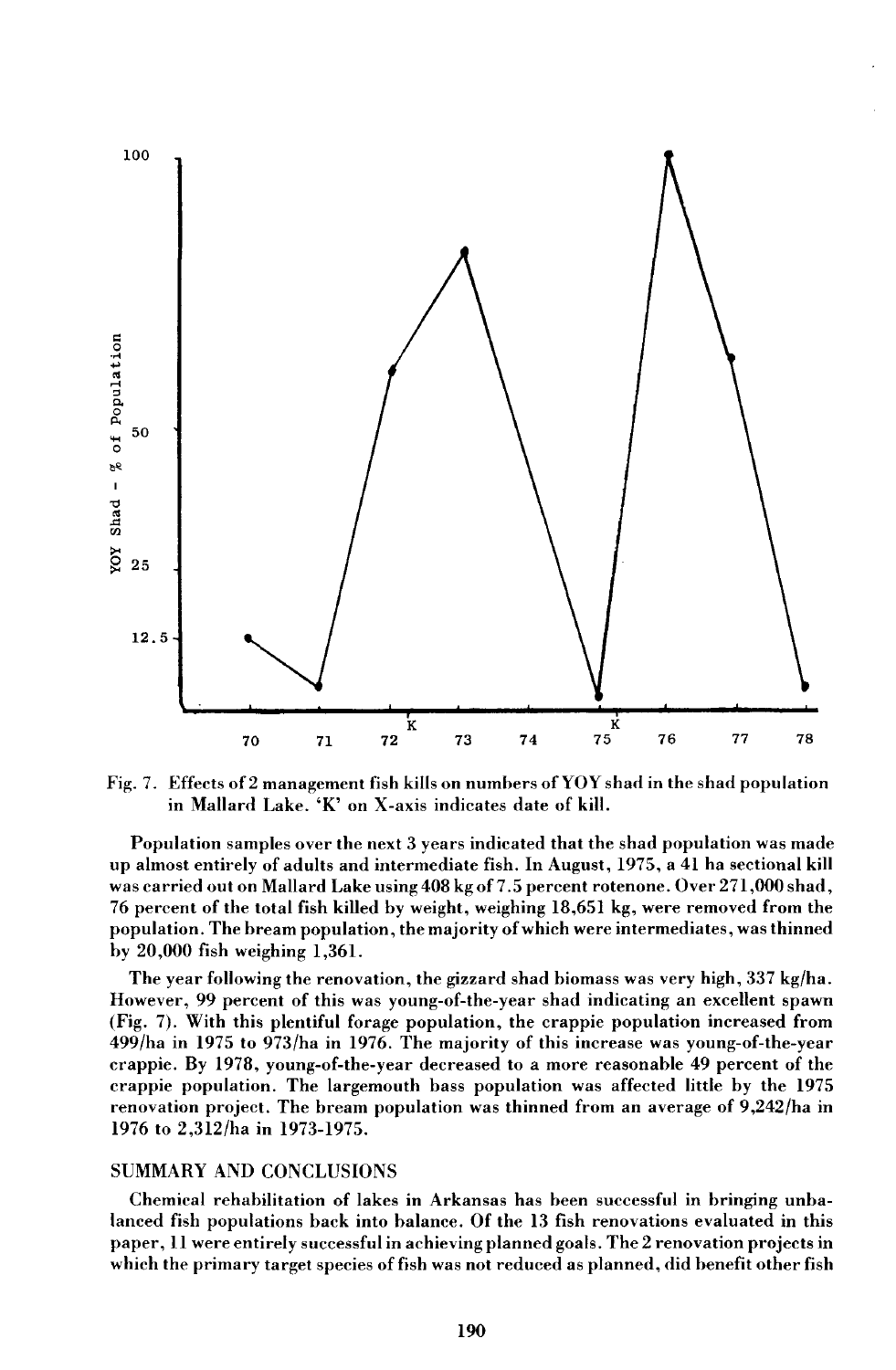populations in the lake. A good example was the 1975 fish control project on Lake Conway. Fig. 4 demonstrates that, while the target fish population of gizzard shad was not reduced in the lake, the largemouth bass population benefitted greatly. A tremendous spawn by the bream population spurred enormous increases in the bass and crappie populations.

Failures in chemical reclamation of lakes do occur and reasons for them may be difficult to discern. Lennon et al. (1971) lists 5 major factors involved with the success or failure of chemical renovation of a body of water:  $(1)$  water chemistry;  $(2)$  toxicant;  $(3)$ formulation of toxicant; (4) differential toxicity of toxicant to various fish species; and (5) method and thoroughness of application. Arkansas has had fish renovations that did not proceed as planned, yet, as long as the majority oflake renovation projects are successful, the benefits derived from the successes far outweigh the few failures.

In the warm water lakes in Arkansas, management fish renovations are sometimes required every 3 to 5 years due to recovery of undesirable fish populations. The cost of these fish renovation projects averages  $$1.94/ha-m$  (24¢/acre foot). This is relatively inexpensive when considering that, with few exceptions, most fish renovations are successful not only in the biological sense, but also from a recreational point of view.

In the early years of Arkansas lake rehabilitation program, public reaction opposed fish renovation projects. Recently, public opinion has shifted in favor oflake renovations. The better fishing usually experienced after a renovation project is a prime reason for the lack of public opposition. The recreational value of the renovation projects themselves is demonstrated by large public attendance. Rider and Limbird (1978) reported a total of 1,428 boats participating in the renovation project on Blue Mountain Lake. An estimate of 1,888 boats, with an average of2.5 occupants per boat, was reported by Rider (1979) for the Nimrod Lake operation. An Army Corps of Engineers' traffic counter totaled over 7,731 cars visiting the area during the Lake Nimrod operation. Using a conservative loading factor of 3.2 people per car, Rider estimated 24,739 people visited Nimrod during the fish renovation activities. It is not unusual to have over  $1,000$  boats and from 3,000 to 5,000 people attending the larger fish renovations.

The fish most often causing problems in lakes and impoundments in Arkansas is the gizzard shad. Methods of chemical renovation include sectional renovation, selective fish kills, or a combination of both. The long spawning season for bream in Arkansas allows them to sometimes become a serious problem in state lakes. They must often be thinned by sectional kills. At times, other species of fish may also need to be eradicated or their population reduced to insure correct balance in a lake.

In the future, species-specific toxicants may be developed which will aid fishery managers greatly. Until then, rotenone will continue to be important as a selective and general fish toxicant.

In conclusion, Arkansas will continue using chemical renovation of lentic ecosystems as a management tool in conjunction with other routine management techniques (water level manipulation, nursery ponds and the state hatchery system) to keep Arkansas lakes in the best possible condition for the fishing public.

## LITERATURE CITED

- BOWERS, C. C. 1955. Selective poisoning of gizzard shad with rotenone. Prog. Fish-Cult. 17:134-135.
- LENNON, R. E., ROSALIE A. SCHNICK and RALPH M. BURGESS. 1971. Reclamation of ponds, lakes, and streams with fish toxicants: a review. U.S. Bureau of Sport Fisheries and Wildlife, Wash. D.C. 99pp.
- MARKING, L. L. and T. D. BILLS. 1976. Toxicity of rotenone to fish in standardized laboratory tests. U.S. Fish Wildl. Serv. Invest. Fish Control 72. 11pp.